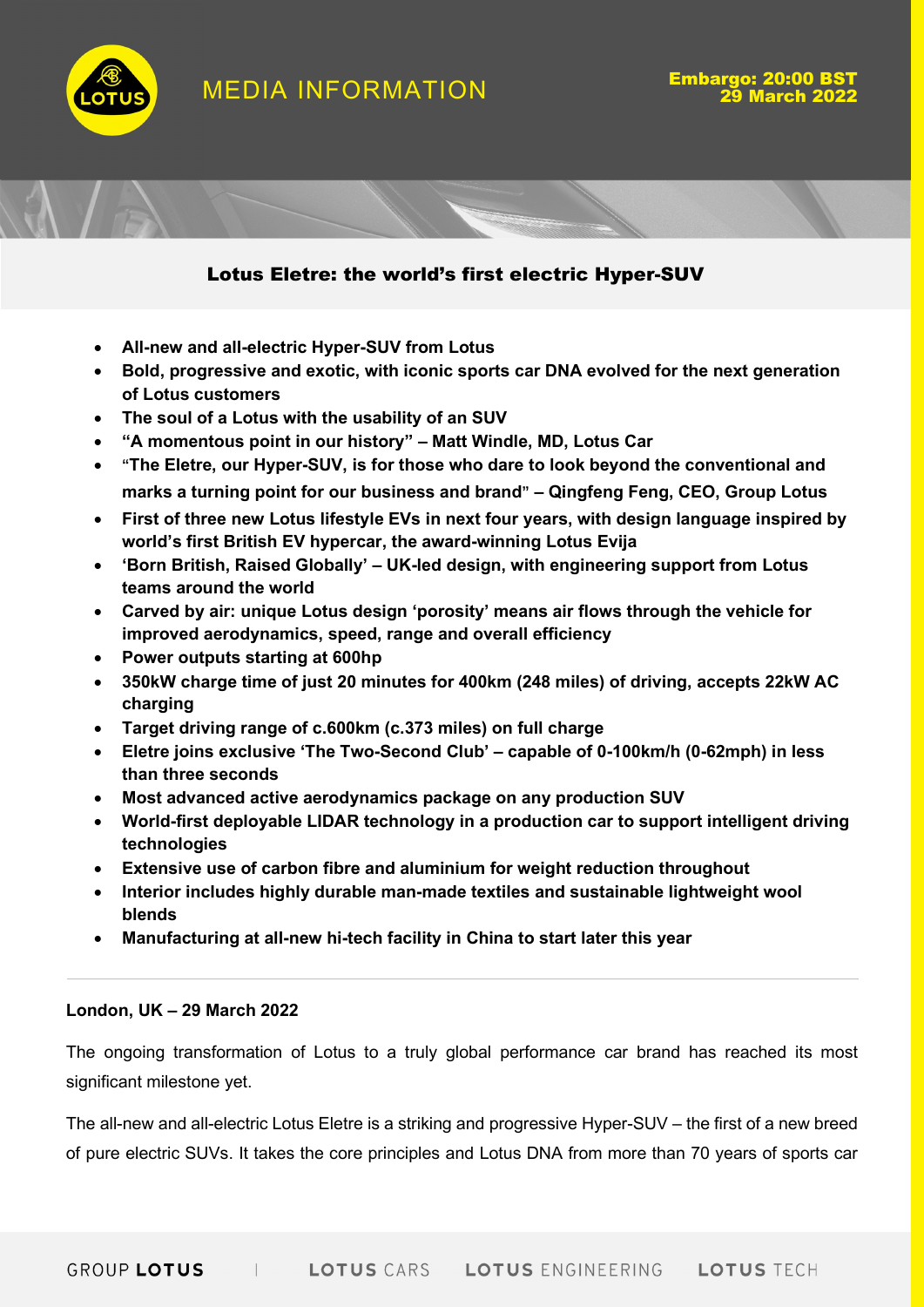design and engineering, evolving them into a desirable all-new lifestyle car for the next generation of Lotus customers.

The company's famed expertise in the fields of ride and handling, steering and optimised aerodynamics have been carefully and respectfully evolved. The Eletre takes the heart and soul of the latest Lotus sports car – the Emira – and the revolutionary aero performance of the all-electric Evija hypercar, and reinterprets them as a Hyper-SUV.

Known until two days ago only by its Lotus codename, Type 132, the Eletre is a globally relevant product, a shining halo of sustainable mobility for a worldwide audience. Embodying emotion, intelligence and prestige, it extends the reach of the Lotus name, badge and renowned driver engagement to a new audience.

A bold new dimension to the Lotus performance car portfolio, the Eletre delivers a significant number of firsts for Lotus – the first five-door production car, the first model outside sports car segments, the first lifestyle EV, the most 'connected' Lotus ever. And yet it remains a true Lotus, a beautiful car 'carved by air', packed with pioneering technology, genuine sporting performance and simplicity of purpose, designed and developed by a passionate and global team. The Lotus Eletre is alive with character and personality.

The Eletre is 4WD, has a battery capacity that's over 100kWh and with power from 600hp. A 350kW charger will deliver a 400km (248 miles) range in just 20 minutes. The car's target maximum WLTP driving range is c.600km (c.373 miles). It also comes with the ability as standard to accept 22kW AC charging which, where available, reduces the time plugged in.

Technology includes the most advanced active aerodynamics package on any production SUV, and intelligent driving technologies such as the world's first deployable Light Detection and Ranging (LIDAR) system in a production car. Add in a dynamic walk-up sequence that delivers a moment of theatre every time the driver approaches the car, and it's clear the Eletre is making a simple statement – this is Lotus reinvented, the birth of a new icon into the Lotus stable.

Matt Windle, Managing Director, Lotus Cars, commented: "The Eletre is a bold and revolutionary new car, delivering on our commitment to move Lotus into completely new automotive segments as we widen our global appeal and accessibility. This is a momentous point in our history and a clear signal of our ongoing desire to transform our business. It is a true Lotus, and we're confident it will delight performance car customers and offer a distinct alternative to the segment's established players. The Eletre has the soul of a Lotus and the usability of an SUV. Alongside the Emira sports car, this is the perfect two-car garage from Lotus."

Qingfeng Feng, CEO, Group Lotus, added: "The Eletre, our Hyper-SUV, is a new performance car from an iconic performance car brand and it will appeal to independent-minded and adventurous driving enthusiasts – those who love the thrill of driving. It is a unique combination of beautiful design, exceptional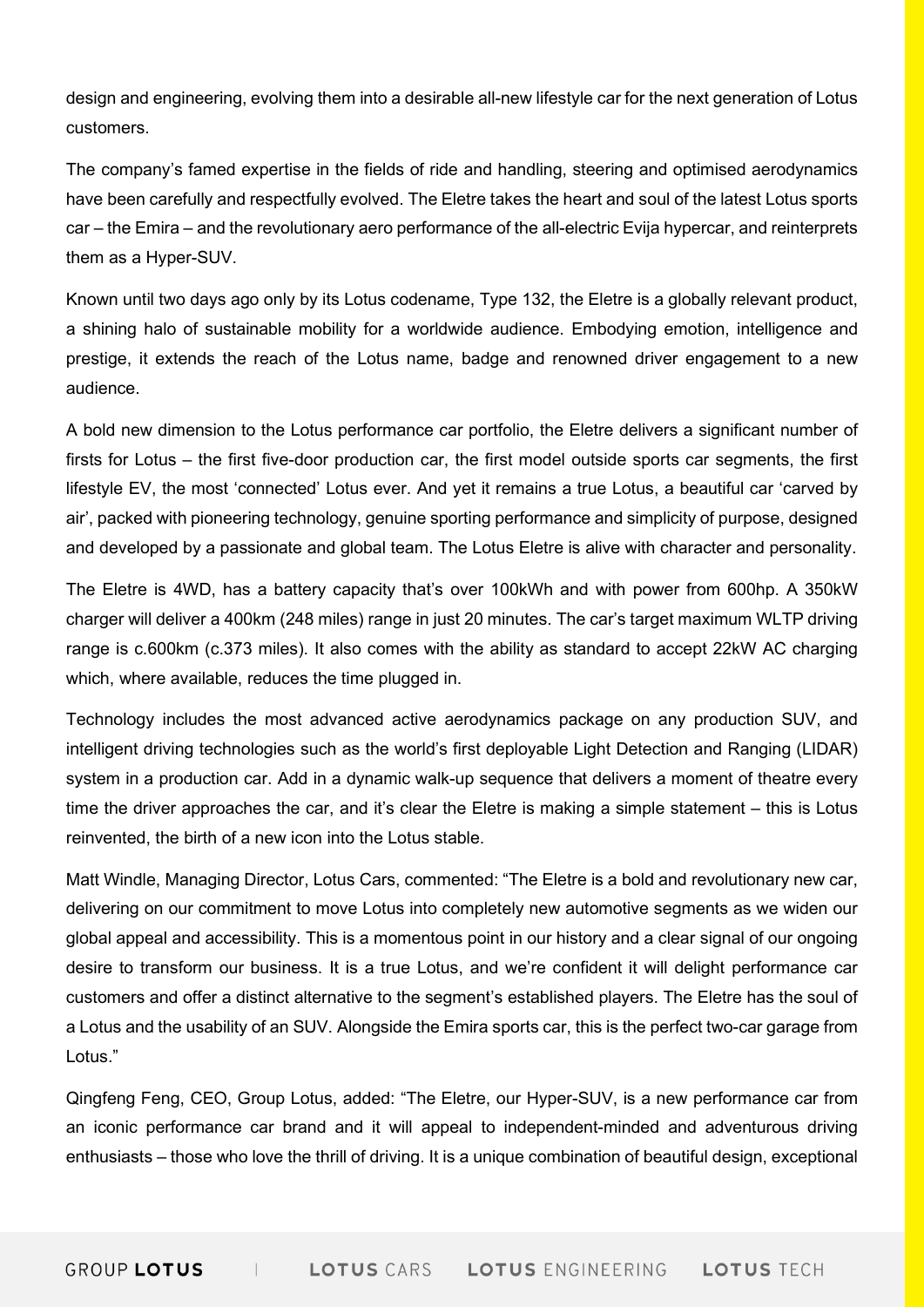dynamic performance and everyday usability, for those who dare to look beyond the conventional, and marks a turning point for our business and brand."

He added: "While the worldwide critical acclaim for the Emira has reaffirmed Lotus' position as a respected sports car marque, the Eletre will make Lotus accessible to a whole new audience. It is a compelling alternative for those who desire a true driver's car but whose lifestyle demands something more practical than a traditional sports car. And it is only the start for Lotus – there is much more to come."

The Eletre is the first in a new range of premium lifestyle performance electric vehicles to be built at an allnew state-of-the-art production facility in Wuhan, China. The car has been 'Born British, Raised Globally', with design led by the UK, supported by collaborative work with teams in China, Sweden and Germany. The overall exterior and interior design has been led by an international team based at the Lotus Tech Creative Centre (LTCC) in Warwickshire, UK.

Peter Horbury, Senior Vice President, Executive Advisor, Design, Lotus, commented: "The Eletre is a rare creative opportunity in performance car design – the chance to start with a blank sheet of paper and develop an all-new vehicle that takes a brand in a completely fresh direction. There has been a close working relationship and much collaboration between the Lotus design studios in Warwickshire and Hethel. The result is a 'Hyper-SUV' that is genuinely different to what's on the market; the electric powertrain has inspired a 'cab-forward' design that echoes the iconic mid-engined layout of Lotus sports cars, creating a unique look and position in the SUV segment. The arrival of the Eletre signals the start of a new era of pure electric SUVs."

The Eletre is built on Lotus' all-new and highly versatile Electric Premium Architecture (EPA). The low-tothe-ground design means outstanding handling, and the EPA can easily adapt to accommodate C+ to E+ vehicle class battery sizes, motors, component layouts and intelligent driving technologies.

The platform will be the basis for an all-new range of premium lifestyle performance electric vehicles from Lotus. Led by the Eletre, these cars will catapult Lotus into a new era of higher retail volumes and significant revenues.

The Lotus Eletre is on sale now across global markets, with first customer deliveries in 2023 starting in China, the UK and Europe. For more information and to reserve your Lotus Eletre please visit www.lotuscars.com.

## The Lotus Eletre in detail

The Eletre is a new icon from Lotus. It is the latest in a long line of Lotus road cars whose name begins with the letter E, and means 'Coming to Life' in some Eastern European languages. It's an appropriate link as the Eletre marks the start of a new chapter in the history of Lotus – the first accessible EV and the first SUV.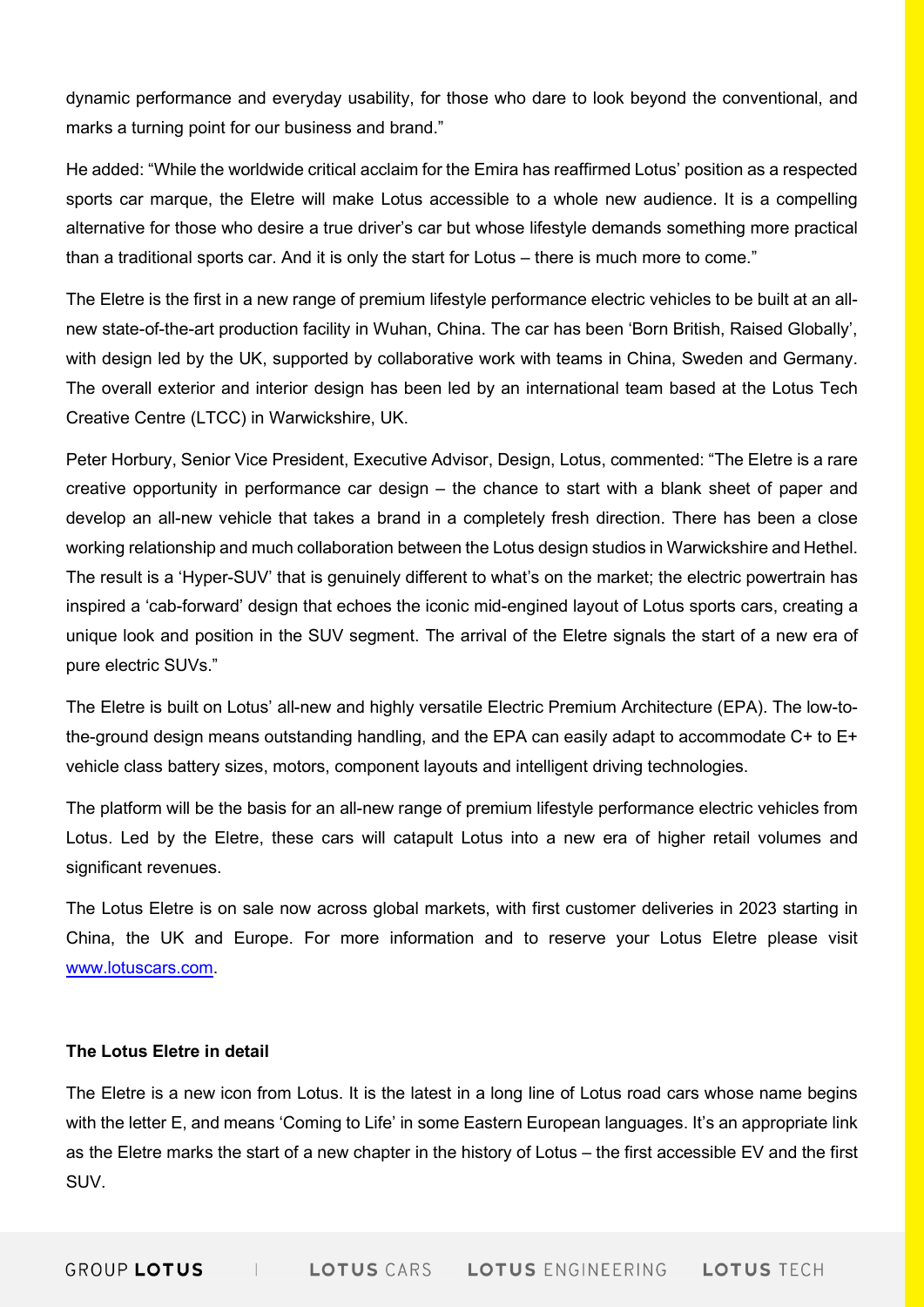The immersive experience with the Lotus Eletre begins before the driver has reached the car. Pressing the button on the key or smartphone app activates a moment of theatre that's unique in the automotive world. The car's exterior lights run through a short sequence, the active front grille 'breathes' and the illuminated flush door handles deploy. The experience is repeated inside the car as the door closes behind the occupant.

Ben Payne, Head of Studio at LTCC, said: "This walk-up sequence is a 'peacock moment' – a little 'showing-off' that highlights the Eletre's engaging personality. It's a visual expression of a car coming to life, and a metaphor for the reinvention of the Lotus business and brand which begins with the Eletre."

From the very earliest discussions about the car and its position at the heart of the Vision80-led transformation of Lotus, the Eletre was to be a showcase for how a Lotus can deliver performance-oriented driving thrills and refinement outside of the traditional sports car segments.

It is 'Born British Raised Globally' and that is more than a slogan. It has defined a rewarding collaborative process which has set the standard for the development and quality of the next generation of Lotus performance cars.

The fundamentals of what makes the Eletre a Lotus were established in Hethel, UK – the iconic home of Lotus since 1966. The global Lotus team worked together to deliver the strategic direction for the forthcoming range of Lotus lifestyle vehicles, plus the dynamic development, systems integration, aerodynamic optimisation and overall driver satisfaction of the Eletre.

A new Lotus research and development facility, established in China in 2020, utilises the market's leading intelligent technologies and digital competencies to build the Eletre – and a new generation of electric high performance vehicles – at an all-new state-of-the-art manufacturing centre. Teams at Lotus Tech Innovation Centre (LTIC) in Raunheim, Germany, have assisted with component integration, durability testing, certification and homologation, with experts from the engineering team in Gothenburg, Sweden, working on the car's EV management systems.

#### Exterior design: daring and dramatic

Design of the Lotus Eletre has been led by Ben Payne. His team has created a daring and dramatic new model with a cab-forward stance, long wheelbase and very short overhangs front and rear. Creative freedom comes from the absence of a petrol engine under the bonnet, while the short bonnet echoes the styling cues of Lotus' iconic mid-engined layout. Overall, there's a visual lightness to the car, creating the impression of a high-riding sports car rather than an SUV. The 'carved by air' design ethos which inspired the Evija and Emira is immediately obvious.

Ben commented: "The Eletre is a progressive all-electric performance vehicle embodying emotion, intelligence and prestige and, as the first of the brand's lifestyle cars, it sets the standard for what will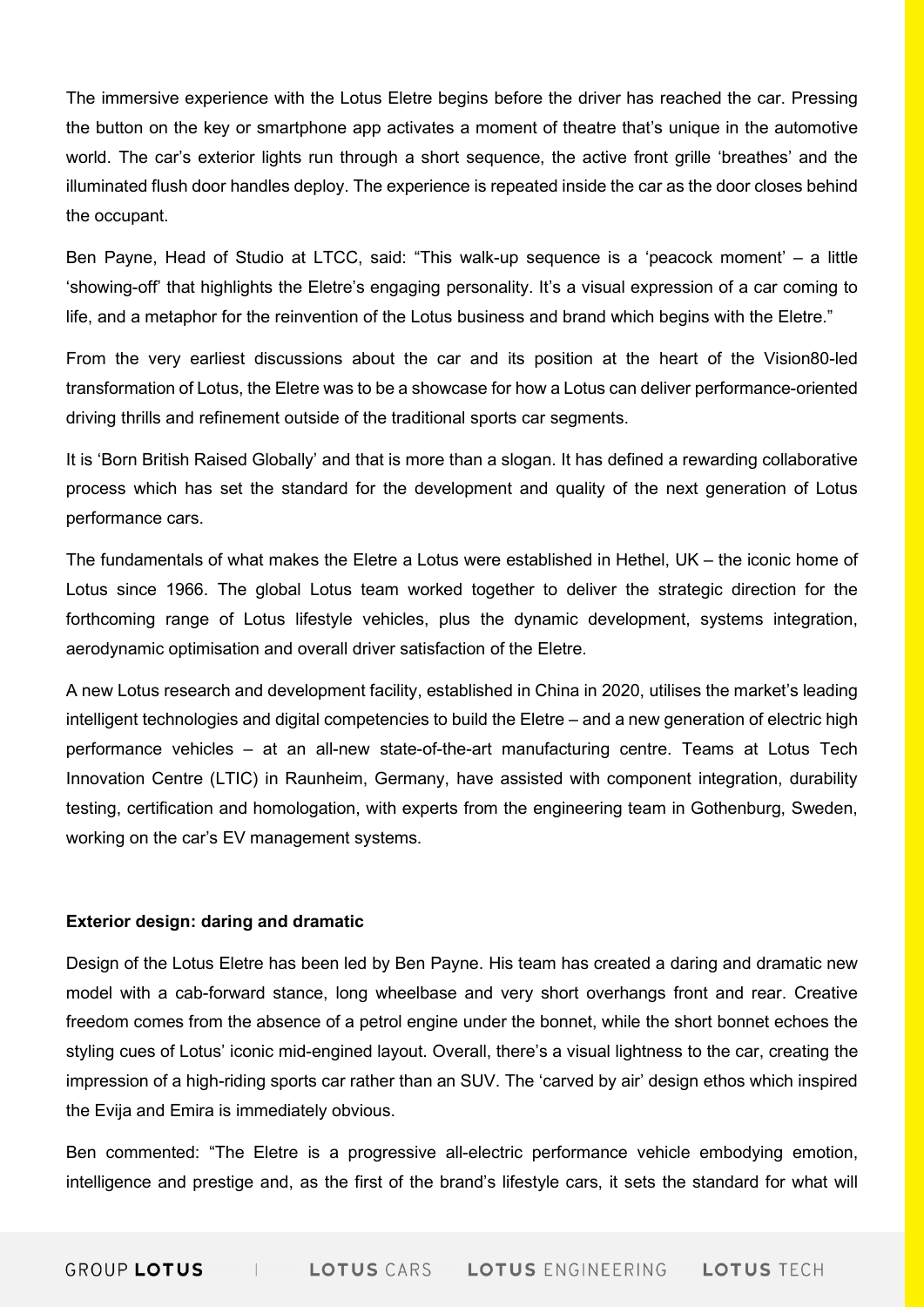follow. We have taken the iconic design language of the Lotus sports car and successfully evolved it into an elegant and exotic Hyper-SUV."

A signature element of the design is its 'porosity' – the aerodynamic principle of air flowing through the car as well as under, over and around it. Porosity was at the heart of the Evija's design, is integral to the Emira, and has provided clear inspiration for the Eletre. It is most obvious where air is channelled under the leading edge of the car, emerging through two exit vents in the bonnet above. There are other examples of porosity ahead of and behind the front wheel arches, behind the rear wheels, and even at the top of the D-pillar. For the driver there are clear benefits to porosity – less resistance in cutting through the air, delivering a more efficient journey in terms of improved vehicle range, speed and performance.

At the front of the Eletre, the very sharp and crisp leading edge reveals a clear lineage with the Emira and Evija. It draws a distinct line across the very striking and contemporary design treatment below. There are further echoes of Evija in the layering of the surfaces, the creation of space and the optimised aerodynamic performance.

Just above the leading edge are the very slim and technical light clusters which house the Daytime Running Lights and scrolling directional indicators. The main lamps, which are available with matrix technology to permit constant high beam use without affecting oncoming traffic, are housed below, recessed and partially hidden.

Lower down is the Eletre's active front grille, a network of interconnecting triangular petals that dominate the central section. Intricately designed, they remain closed when the car is at rest or when there's a need to reduce drag during driving. They open in a distinctive pattern to feed air into the radiator, allowing the Eletre to 'breathe' when cooling of the electric motors, battery pack and front brakes is required. It's a further example of the car's porosity and also offers aerodynamic benefits.

Overall there is a unique sense of flow and a kinetic quality to the Eletre's front end, which also includes a deployable LIDAR sensor mounted at the top of the windscreen. All the black components are finished in carbon fibre while the body panels are aluminium. It is the bold leading edge of the Eletre's bonnet which continues round into the front wing, wheel arch and ultimately the length of the vehicle as a feature line. The car's taut and muscular lines are dominant above it, while the aerodynamic elements are below.

Moving round the car, its muscular haunches dominate the profile view. The air outlet immediately behind the front wheels defines the sculpted shape of the doors, each of which has a flush handle. The electrically opening cover for the charging port is fitted in the front wing, as are the deployable LIDAR sensors, one on each side and a world-first technology for the Eletre.

The aggressive rake of the windscreen is clearly visible in profile, with a relatively narrow, glass area – and black cantrail above – which tapers away dramatically at the rear. That leads into a unique floating Dpillar, engraved with the Eletre wordmark and featuring an innovative 'air blade' which aids drag reduction.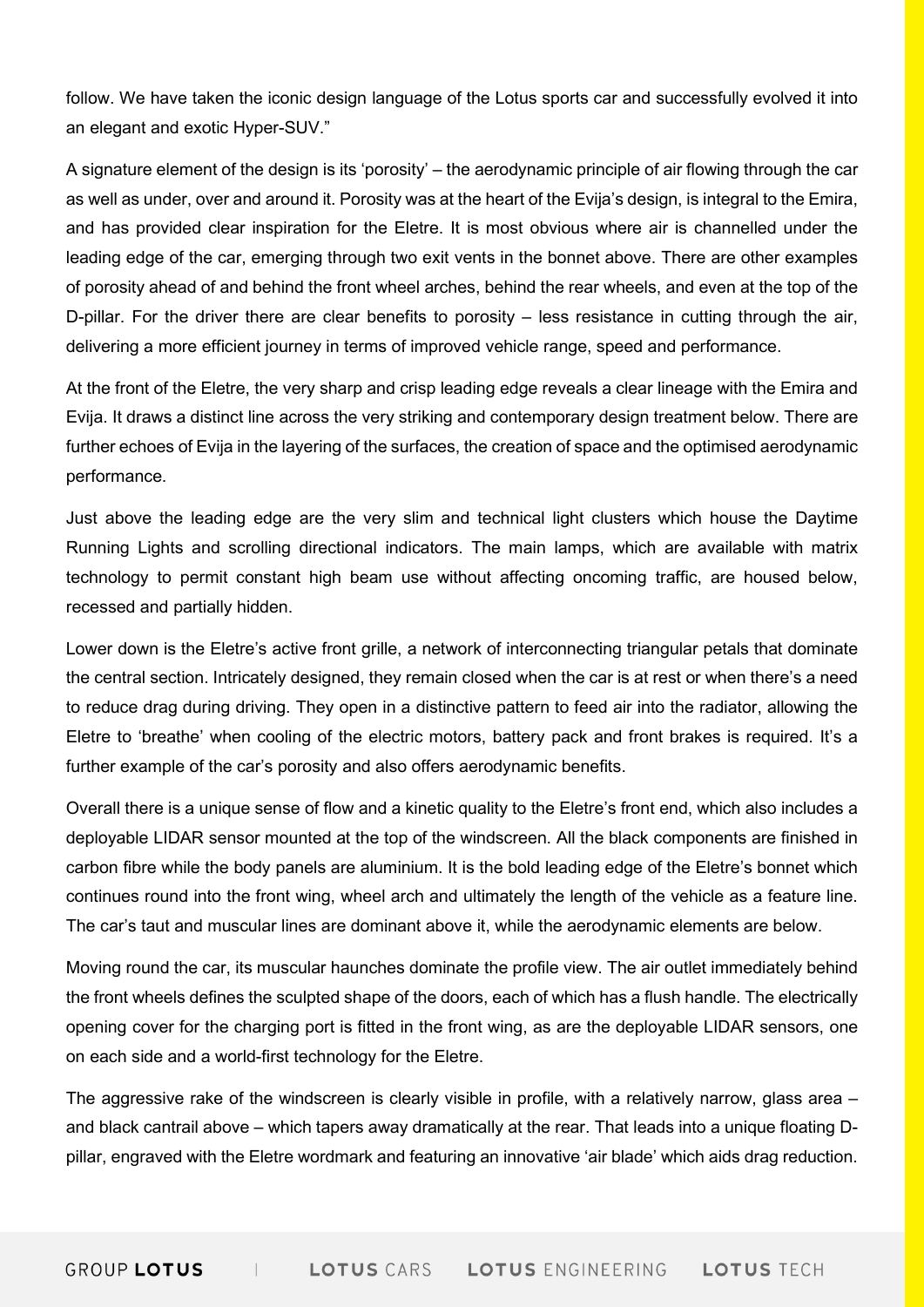Another example of porosity, it's an aerodynamic performance enhancement taken directly from the front bumper of the Emira.

Each door mirror is replaced by an Electric Reverse Mirror Display (ERMD), which houses three different cameras<sup>1</sup> – one for the rear-view mirror, a second to help create a 360-degree view of the car from above to aid parking, and a third that's part of the intelligent driving technologies. It works in tandem with the Eletre's LIDAR system to deliver autonomous driving capability. The car rides on 23-inch machine-cut split-finish five-spoke alloys with carbon fibre inserts to aid air flow and ceramic composite 10-piston caliper  $brake<sub>s</sub><sup>2</sup>$ 

Moving to the rear, the full-width ribbon light strip picks up the feature line from the profile. Situated just above the Lotus wordmark, it is red when the car is moving and includes a scrolling directional indicator at each end, where it curves gently into the air outlets from the wheel arches – another design cue which echoes both the Emira and Evija. The light can appear in four colours, playing a role in the car's theatrical unlocking sequence and indicating battery charge status.

The rear is dominated by the unique cantilevered carbon fibre 'floating' split roof spoiler, a motorsportinspired design feature that evokes race car winglets. With the central section removed weight is saved – a very Lotus concept – and allows the LIDAR sensor to be integrated at the top of the glass. Optimised for exceptional aerodynamics, the roof spoiler channels airflow down the glass and into the active tailgate spoiler which is deployed automatically at speed. It has three distinct deployment angles, depending on the drive mode selected.

#### Interior design: a new level of premium for Lotus

The Eletre takes Lotus interiors to an unprecedented new level. The performance-oriented and technical design is visually lightweight, using ultra-premium materials to deliver an exceptional customer experience. Shown with four individual seats, this is available to customers alongside the more traditional five-seat layout. Above, a fixed panoramic glass sunroof $^3$  adds to the bright and spacious feeling inside.

Sustainability has been a core focus of the design team, which has worked with leading supplier Kvadrat on material choices. The interior uses premium feel and highly durable man-made microfibres on the primary touchpoints, and an advanced wool-blend fabric on the seats. It is 50% lighter than traditional leather, allowing for further weight savings. The hard materials are carbon fibre, though rather than use the traditional 'weave' most often associated with automotive design, Lotus has recycled the fibres trimmed from the edge of the weave. These have been reconstructed into a new matting, then compressed in a resin to create the car's premium marble-like finish.

The driver-focused cockpit and high centre console are inspired by the Lotus Emira and Evija, creating a cossetted feeling. The layering of materials and textures creates a truly premium feel, augmented by a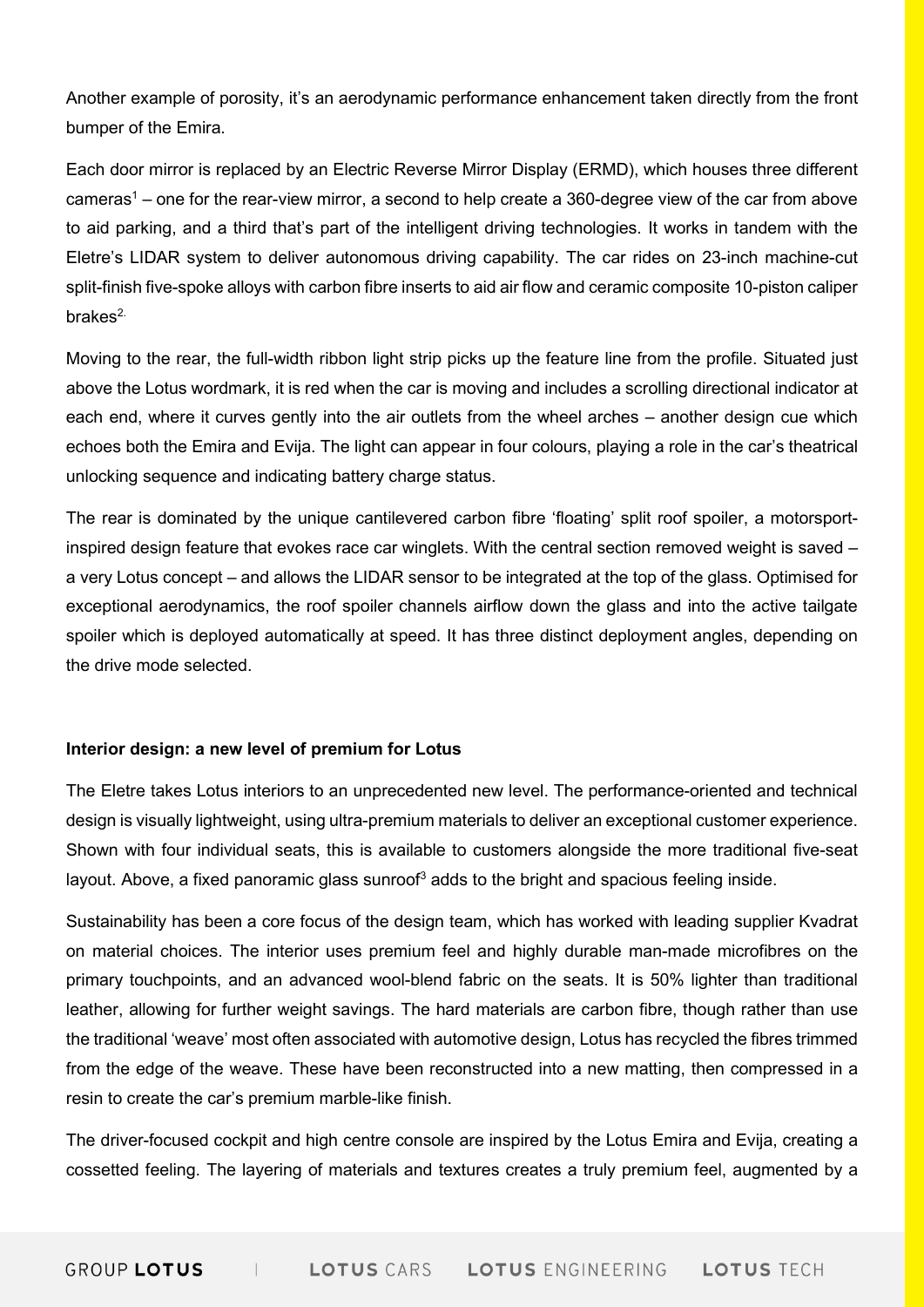triangular theme – seen externally on the car's active front grille – replicated in multiple locations around the cabin.

The Lotus philosophy of light-weighting – removing material if it's not needed – is clearly illustrated in the instrument panel. The floating wing's central section has been taken out, echoing the design of the rear spoiler.

There is a wealth of practical storage space in the Eletre's cabin. The centre console includes a storage tray with wireless charging for mobile phones, as well as twin cupholders of different sizes which sit flush to the surface until they're needed. The beautifully sculpted door design includes storage that will take a litre bottle.

The smart design is continued in the rear of the car, with space in the doors and between the two chairs. There is a central draw at knee height and the armrest splits behind the two cupholders. It ends in an angled nine-inch touch-screen for infotainment, with a wireless charging tray beneath.

# Infotainment and technology: a world-class digital experience

The infotainment experience in the Eletre sets new standards in the automotive world, with pioneering and innovative use of intelligent technologies. The result is an intuitive and seamless connected experience. It is a collaboration between the design team in Warwickshire and the Lotus team in China, who have huge experience in the fields of User Interface (UI) and User Experience (UX).

Below the instrument panel a blade of light runs across the cabin, sitting in a ribbed channel that widens at each end to create the air vents. While it appears to be floating, the light is more than decorative and forms part of the human machine interface (HMI). It changes colour to communicate with occupants, for example, if a phone call is received, if the cabin temperature is changed, or to reflect the vehicle's battery charge status.

Below the light is a 'ribbon of technology' which provides the front seat occupants with information. Ahead of the driver the traditional instrument cluster binnacle has been reduced to a slim strip less than 30mm high to communicate key vehicle and journey information. It's repeated on the passenger side, where different information can be displayed, for example, music selection or nearby points of interest. Between the two is the latest in OLED touch-screen technology, a 15.1-inch landscape interface which provides access to the car's advanced infotainment system. It automatically folds flat when not required. Information can also be displayed to the driver via a head-up display featuring augmented reality (AR) technology, which is standard equipment on the car.

While every element of the Eletre can be controlled digitally, certain key controls are duplicated with analogue switches – another nod to the simplicity for which Lotus is famed. Voice control through advanced speech recognition technology is also available.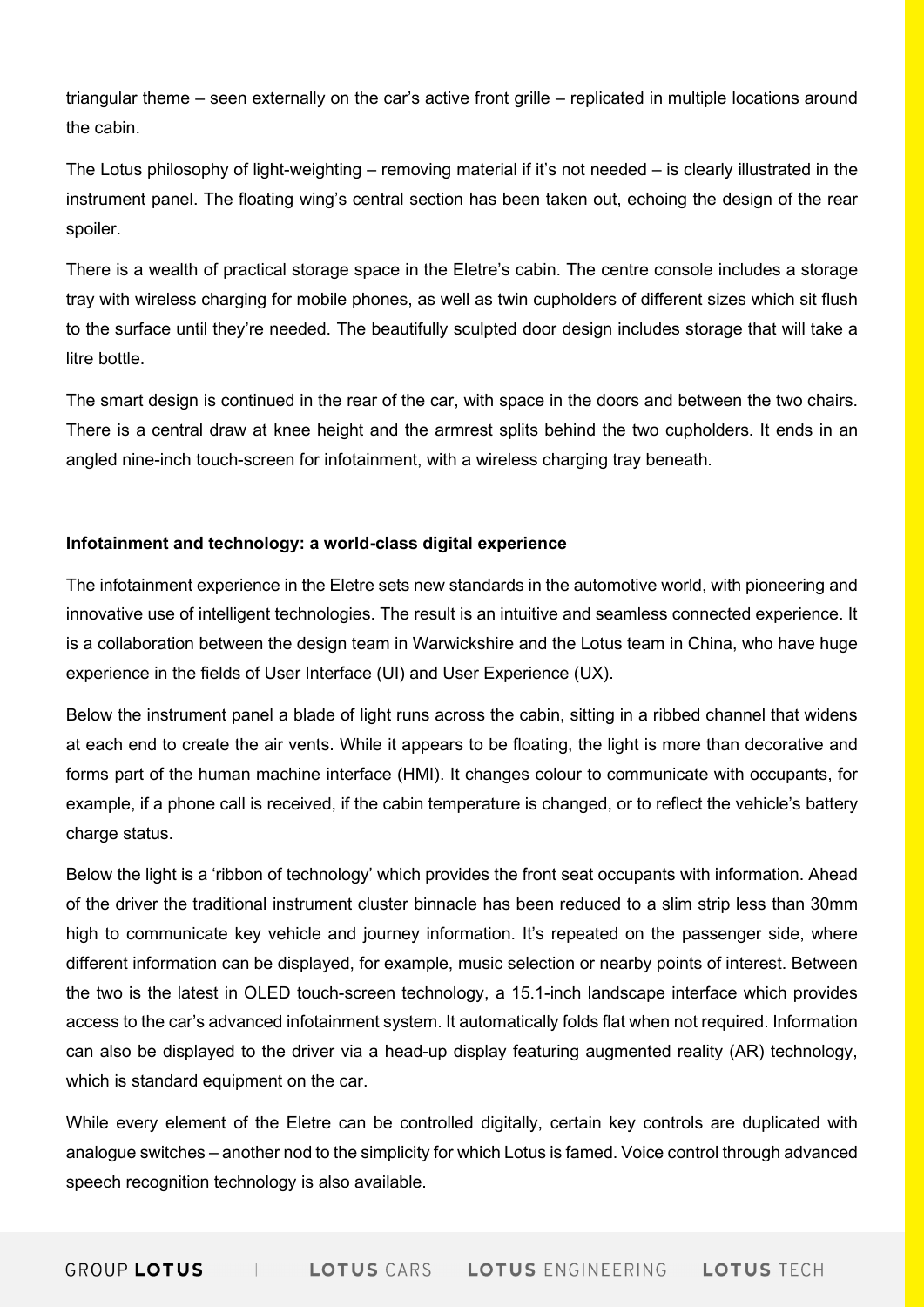The technical look, compact size and premium feel of the steering wheel delivers maximum comfort, performance and usability. Visually lightweight, it houses switchgear for the adaptive cruise control and infotainment system. Both it and the driver's seat move back to create more space for ingress and egress, returning to the pre-set position as the door is closed.

The standard audio system on the car is provided by renowned British brand KEF. Called KEF Premium, it is a 1,380-watt 15-speaker set-up with Uni-QTM and surround sound technology. Uni-Q dispenses with separated tweeter and mid-range speakers, instead combining both into an acoustically idealised single unit. It covers the entire mid and high-frequency sound spectrum from a single point in space, delivering a more coherent, hyper-realistic sound experience.

Customers can upgrade to KEF Reference, a 2,160-watt 23-speaker system with Uni-Q and 3D surround sound technology. KEF Reference also features Uni-CoreTM, a pioneering new approach to speaker and subwoofer design, and the Eletre marks its debut in the automotive world. It uses two dual force-cancelling drivers with concentrically arranged and overlapping voice coils, driven by a single motor. This enables high-level performance while reducing the subwoofer or speaker volume significantly. Both KEF Premium and KEF Reference feature partially exposed speakers in the doors, a very technical execution and beautiful design feature.

At the core of the Eletre's UI/UX is the Lotus attribute of simplicity, which is realised through three pillars. The first is 'lightweight', a name given to both the system components and the experience. For example, with three touches of the main screen users can access 95% of the car's functionality. The second pillar of 'intelligence' means the system is versatile, creating a vehicle which is fully customisable through the settings menu. The final pillar is 'immersive', with carefully crafted and curated content and interactions that excite and engage occupants – a very Lotus attribute. This includes the on-screen three-dimensional world in which the car is viewed, showcasing the Eletre as the hero and adopting user experiences from the worlds of gaming and mobile technology.

Technology is used for much more than infotainment on the Eletre. It is also at the heart of the car's comprehensive suite of intelligent Advanced Driver Assistance Systems (ADAS), many of which are designed to be futureproof so new features can be enabled via Over The Air (OTA) updates. Several utilise the LIDAR system; its deployable sensors are hidden when not required, ensuring the car's striking design shines through and only emerging from the top of the windscreen, the top of the rear glass, and from the front wheel arches as required.

The LIDAR system means the Eletre supports end-to-end autonomous driving technology and is futureproofed for further development, achievable because of the hardware that's already integrated. Further capability can be added via OTA software updates, as and when it is allowed by local market regulation.

Maximilian Szwaj, Vice President of Lotus Technology and Managing Director, LTIC, commented: "The Eletre is packed with relevant technologies which take Lotus to a new level in the premium lifestyle segment, and also sets new standards across the global automotive landscape. ADAS technologies such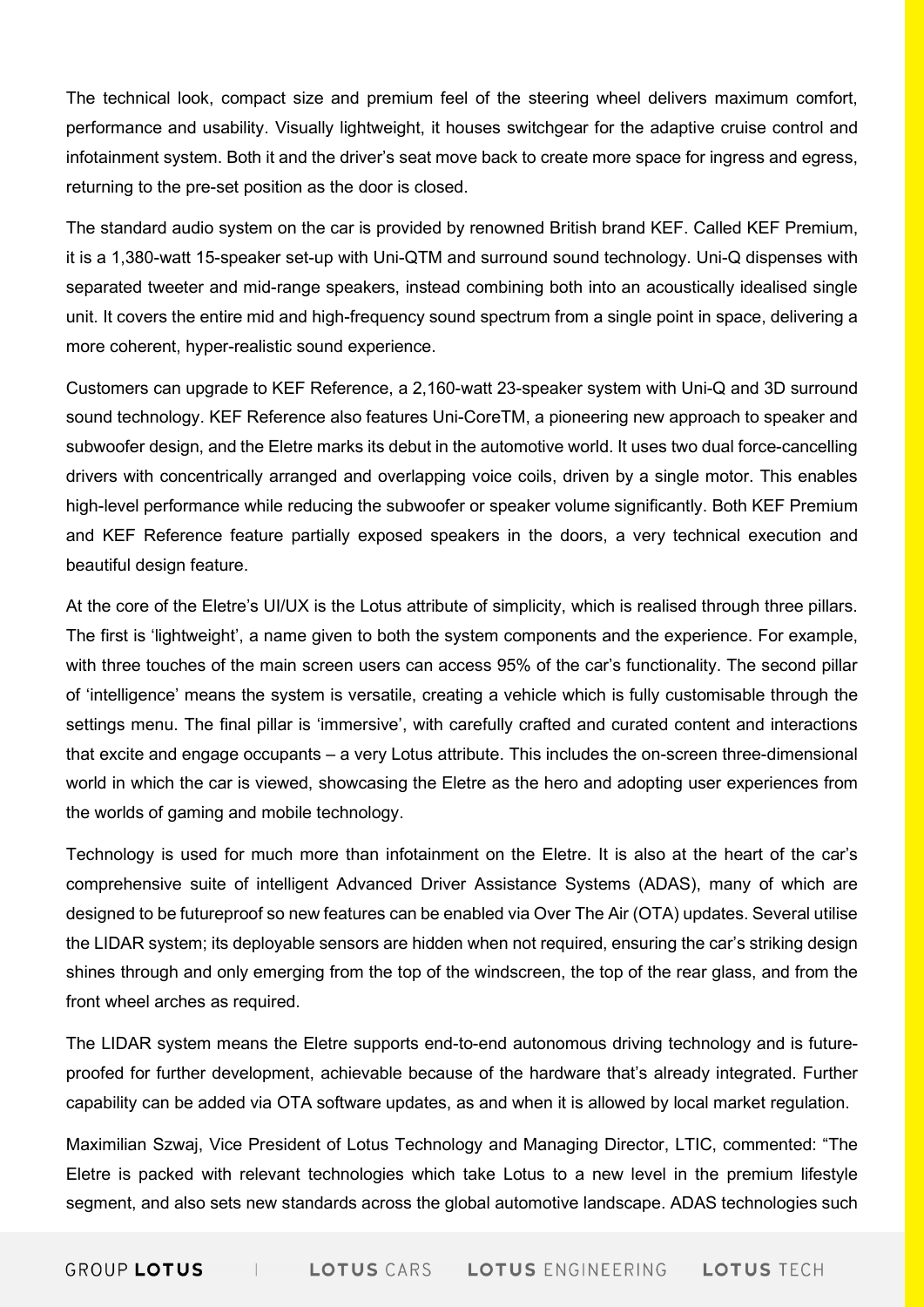as LIDAR sensors and cameras will become increasingly common on new cars as we move into a more autonomous era, and to have the world's first deployable LIDAR system on the Eletre is a signal of the technology vision we have for Lotus. This car has tech for today, and also for tomorrow, as it's been developed to accept OTA updates as standard. I'm hugely proud of what the LTIC team, working in close collaboration with colleagues in China, has achieved."

The Eletre is available with Intelligent Adaptive Cruise Control (ACC); Collision Mitigation Support Front (CMSF); Traffic Sign Information (TSI); Door Open Warning (DOW); Rear Cross Traffic Alert (RCTA); Front Cross Traffic Alert (FCTA); Lane Change Assist (LCA); Children Presence Detection (CPD); Lane Keep Aid with Lane Departure Warning / Prevention (LKA+); Parking Emergency Brake (PEB); Collision Mitigation Support Rear (CMSR); and Emergency Rescue Call (E-Call). There are i-Size child seat anchor points on the outboard rear seats.

The latest connectivity technology, including 5G compatibility, is part of the Eletre package. This enables continuous connection to the car via smartphone app, OTA software updates and the ability for customers to purchase new features enabled via software as they become available. A smartphone app for Eletre owners will include access to driving logs, vehicle and charge status, remote features, location services and a host of other functionality.

#### A dedicated all-new EV platform delivering outstanding performance

Gavan Kershaw, Director, Attributes and Product Integrity, Lotus, has been involved in defining the attributes of the Eletre from the very start, and continues to lead the Hethel-based dynamics team in their collaborative work with colleagues in China, Sweden and Germany.

He said: "Dynamically, the Eletre has been developed to deliver everything you would expect from a Lotus – outstanding ride and handling, highly communicative steering and exceptional driver engagement. From a performance perspective, we know the world is watching so there has been an obsession with getting everything just right. Everyone is delighted with it – it's a world-class product and a true Lotus."

The Eletre is built on an all-new 800v dedicated electric vehicle architecture with integrated, high-voltage power distribution system. This architecture uses aluminium and high tensile steel for optimum structural rigidity. The flat 'skateboard-style' battery pack and electric motors are close to the ground to create a low centre of gravity and deliver on the core Lotus commitment of outstanding dynamic performance. The high energy density of the battery pack provides the best possible balance of performance and driving range. There are two electric motors, one driving the front wheels and another driving the rear wheels. A threein-one electric drive system integrates each motor with a controller and reducer, an efficient design which makes the unit smaller and lighter – a very Lotus solution.

Every Eletre comes with exceptional dynamics, outstanding comfort and true Lotus performance. The car has five-link suspension at the rear for optimised ride and handling, while standard equipment includes air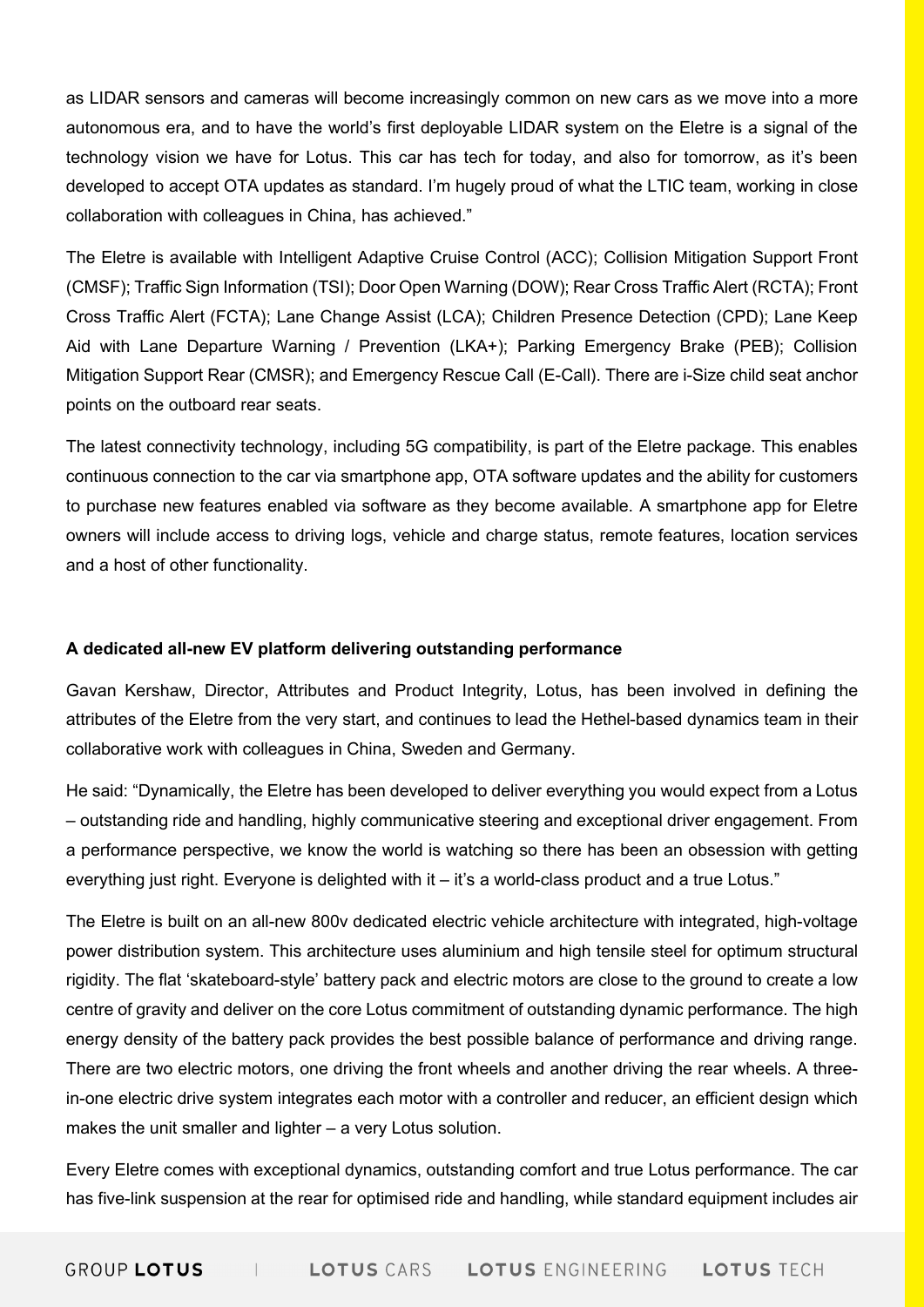suspension and Continuous Damping Control (CDC). Active ride height, active rear axle steering, an active anti-roll bar and torque vectoring via braking are all available.

The car comes with four drive modes, which adjust the steering, damper settings, powertrain and accelerator pedal response. The modes are Range, Tour, Sport, Off-Road and Individual, and are standard on all versions of the car.

Ends

### Lotus Eletre (target specification)

Power and performance

| Power (hp)                  | from 600       |
|-----------------------------|----------------|
| Battery (kWh)               | $100+$         |
| Top speed (km/h / mph)      | c. 260 / 161   |
| $0-100$ km/h $(secs)$       | < 3.0          |
| Max range WLTP (km / miles) | c. $600 / 373$ |

# Dimensions (mm)

| Length                                      | 5,103 |
|---------------------------------------------|-------|
| Width with Electric Reverse Mirror Displays | 2,135 |
| Width with door mirrors                     | 2,231 |
| Height                                      | 1,630 |
| Wheelbase                                   | 3,019 |

#### Notes to Editors

1 – Eletre is fitted with standard mirrors in markets where local regulations do not allow ERMD

- 2 23-inch wheels and ceramic brakes are optional in all markets
- 3 Panoramic glass sunroof is optional in markets outside China